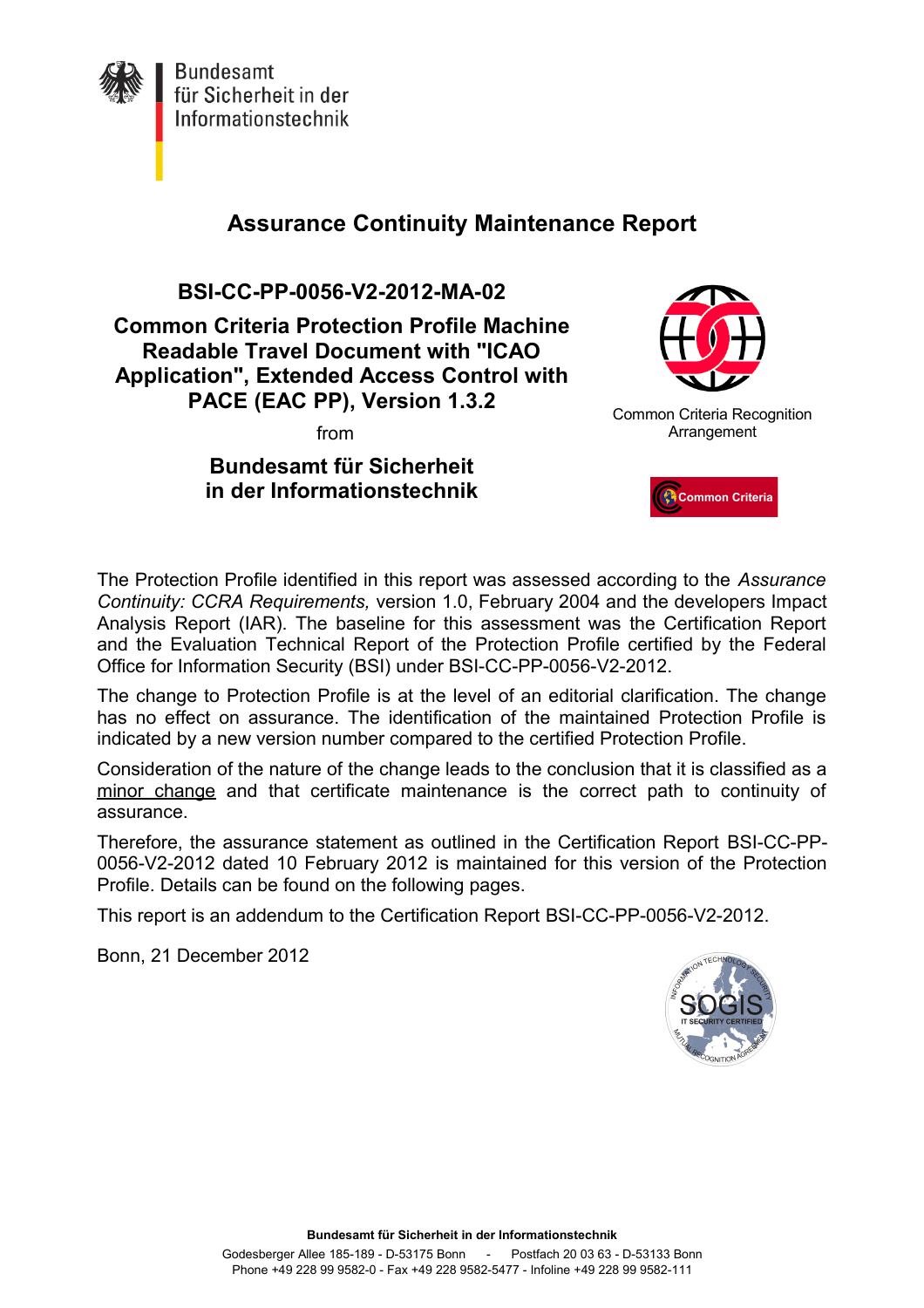#### **Assessment**

The Protection Profile in this report was assessed according to the *Assurance Continuity: CCRA Requirements* [1] and the Impact Analysis Report (IAR) [2]. The baseline for this assessment was the Certification Report of the Protection Profile [3] the Protection Profile and the Evaluation Technical Report as outlined in [3].

The sponsor for the Common Criteria Protection Profile Machine Readable Travel Document with "ICAO Application", Extended Access Control with PACE (EAC PP), Version 1.3.2, BSI, submitted an IAR [2] to the BSI for approval. The IAR is intended to satisfy the requirements outlined in the document *Assurance Continuity: CCRA Requirements* [1]. In accordance with those requirements, the IAR describes (i) the changes made to the certified Protection Profile and (ii) the security impact of the changes.

The Common Criteria Protection Profile Machine Readable Travel Document with "ICAO Application", Extended Access Control with PACE (EAC PP), Version 1.3.2 was changed due to some wording in the refinement of FMT\_MTD.3.1 to clarify that the hitherto used interpretation of this refinement is correct. Configuration Management procedures required a change in the Protection Profile identifier. Therefore the version number changed from version 1.3.1 to version 1.3.2.

### **Conclusion**

The change to the TOE is at the level of an editorial clarification in the Protection Profile. The change has no effect on assurance.

Consideration of the nature of the change leads to the conclusion that it is classified as a minor change and that certificate maintenance is the correct path to continuity of assurance.

Therefore, BSI agrees that the assurance as outlined in the Certification Report [3] is maintained for this version of the Prootection Profile.

This report is an addendum to the Certification Report [3].